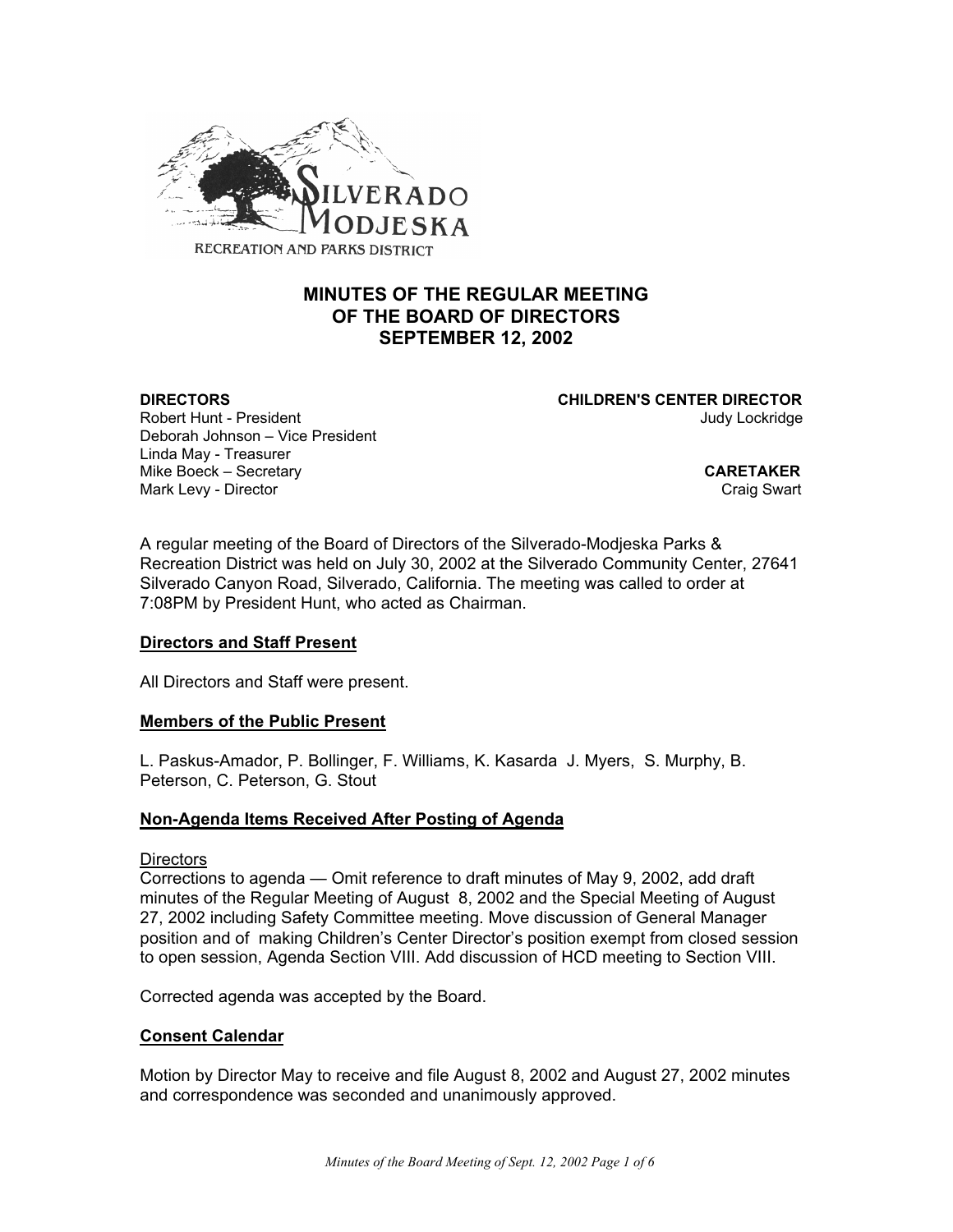Special District Directory request for listings will be responded to by Director Boeck after the November election is held.

### **Treasurer's Report**

No transmittals to sign as they have been misplaced, along with the sign-in sheet. Directors redid sign-in sheet for Regular Meeting of August 8, 2002.

Budget Reports for Silverado Children's Center submitted under agenda Item VI.

#### **Public Comments on Non Agenda Items (out of agenda order)**

Karl Kasarda asked for the payroll figures for Children's Center Director and staff for the previous year. Director Boeck to deliver that information to him at the next monthly meeting.

Gibran Stout was concerned with District accruing late fee charges on transmittals not paid in a timely manner. She suggests that the District write their own checks with carbon copies and three signatures. Director May will check into late fee amount to see if they are substantial. As of now the County holds the District's funds and pays the bills after receiving the transmittals. The District works within their budget.

Inquiry was made as to whether the job solicitation for a General Manager was advertised in local newspaper per requirements of Public Resources Code (no section given). Board responded that this will be researched and an answer provided at next regular meeting or sooner.

She asked how many grant applications have been completed, Director May responded that three have been awarded and one is in the application process. Ms. Stout would like to receive the details of such and Director May will respond during or after her vacation.

A request was made for a copy of the SMRPD budget.

Stated that the Silverado Children's Center parent committee was not recognized by the District, why not, and what are the requirements to be recognized? The Board responded that a committee would have to be made up of parents and non-client community members, Director Lockridge would be its representative to the Board, as per her job description, with the next in charge being her Assistant Director. Director Hunt stated that when the Board forms a committee of any sort, the actions of that committee are bound by legal restraints and obligations, and a committee not formed or designated by the Board cannot legally be recognized. However, the Children's Center Director can form any and all assistance committees that may be desired.

#### **Silverado Children's Center Director's Report**

The Children's Center is licensed for 79 children. 62 preschool age and 17 school age. Presently enrolled are 15 preschool residents, 6 preschool non-residents, and 14 school age children. She comments that this is traditionally a slow time due to children going back to school.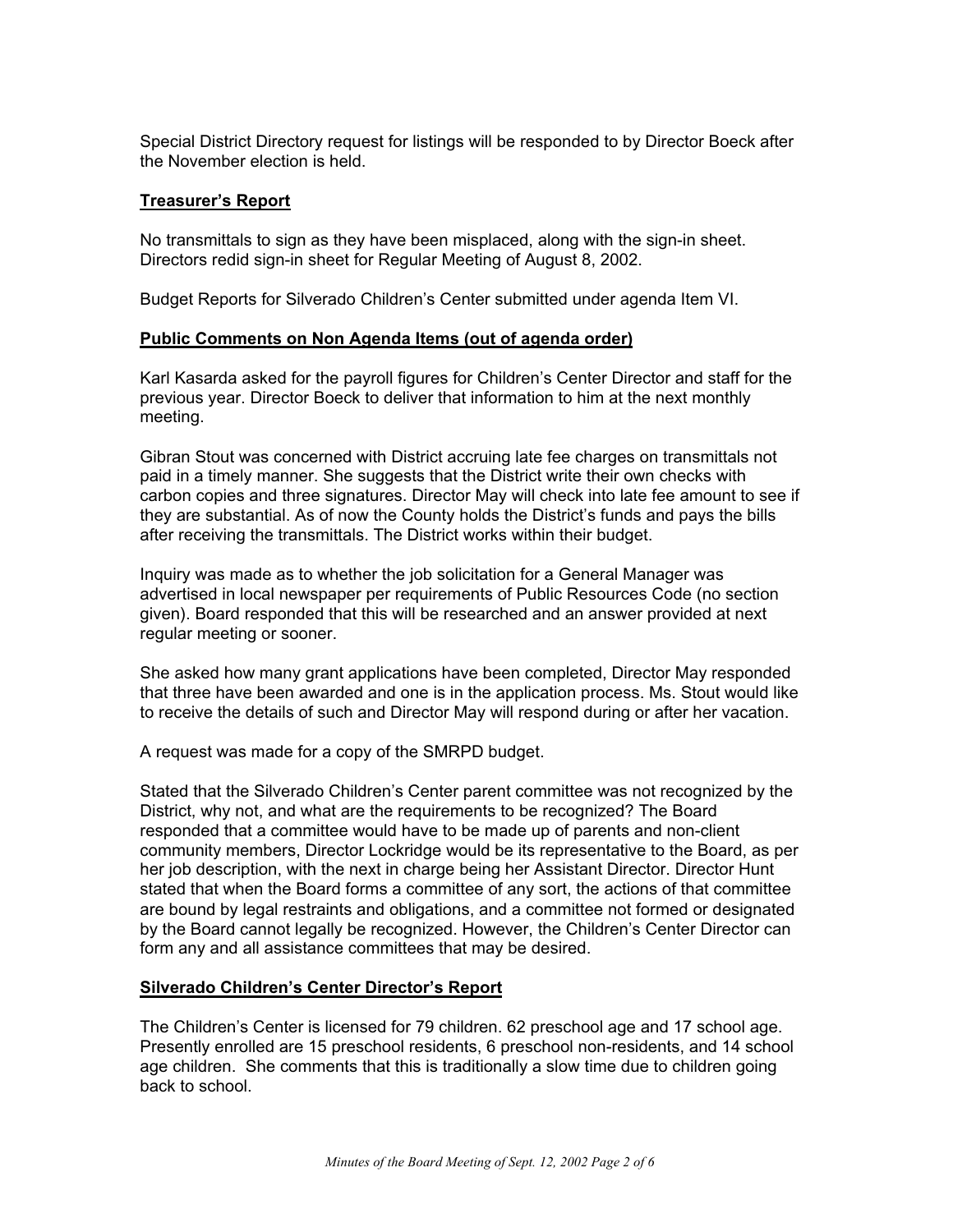A Fund Raiser at the Modjeska House is scheduled for Oct. 5; entry fee will be \$5 -\$10 dollars and will include tours of the house. The tours will be led by docents from 12 noon to 2pm. They will have a Silent Auction and Food for sale. Leslie Amador volunteered to look into regulations regarding food sales by non-profits. They are planning on having entertainment, perhaps with a re-enactment of part of Madame Modjeska's fairy tale. The Children's Center needs a proof of insurance certificate to secure the parking lot at the entrance to Modjeska Canyon. Director May offered to help in obtaining this. The County requires 30% of the entrance fee. Director Lockridge commented that the Park Ranger has been very helpful.

Reports requested were presented. (aging, balance sheet, profit-loss statement, acct's receivable, sales by item summary) Director Johnson noted that these titles are from "Quick Books" and don't accurately portray the categories involved.

List of repairs needed was presented: copy machine, estimate of \$150; stairs to Silverado Elementary School, no estimate. Director May responded that she will need more detailed information and then she will send these requests, (when applicable) to HCD. HCD will send a representative to do estimates.

Budget was compiled by Peter Bollinger and the Board will comment on it at next month's meeting.

Copy of operating license was requested by Director Boeck. He stated that the Children's Center has not been approved for the full hours of operation apparently being implemented. Director Lockridge will call and inquire about this.

Director Johnson commented on the expense for use of an employment agency. She suggested that the Center keep a list of local subs to call when the need arises.

Board discusses high cost of workshops and seminars. Director Lockridge explained the invaluable resources and education that she and her staff receive at these workshops. One session enabled the Center to receive over \$200 in hardcover Caldecott Award winning books at no cost to the District. She also deems them important for morale.

Director Lockridge and Cybelle Rowe were congratulated by the Board on the beautiful billboard type ad on the Peltzer Farms property. This space was donated by Peltzer Farms.

Profit concerns were raised and Director Lockridge explained the difficulty in obtaining subsidized child care. The Children Center doesn't have enough low income families to qualify for State Aid. She attends monthly meetings with other childcare center directors to discuss this problem.

Director Boeck commented on the cleanliness and attractiveness of the Children's Center. Director Lockridge said that she thanked the parents for their support.

Enrollment concerns - Director May said that the school age population seems the most stable in enrollment time. There is a new Salvation Army facility with a gymnasium open on Jamboree and they are offering transportation from Silverado Elementary. The Silverado Children's Center school age rate of \$325 per month has not been raised in 3 years.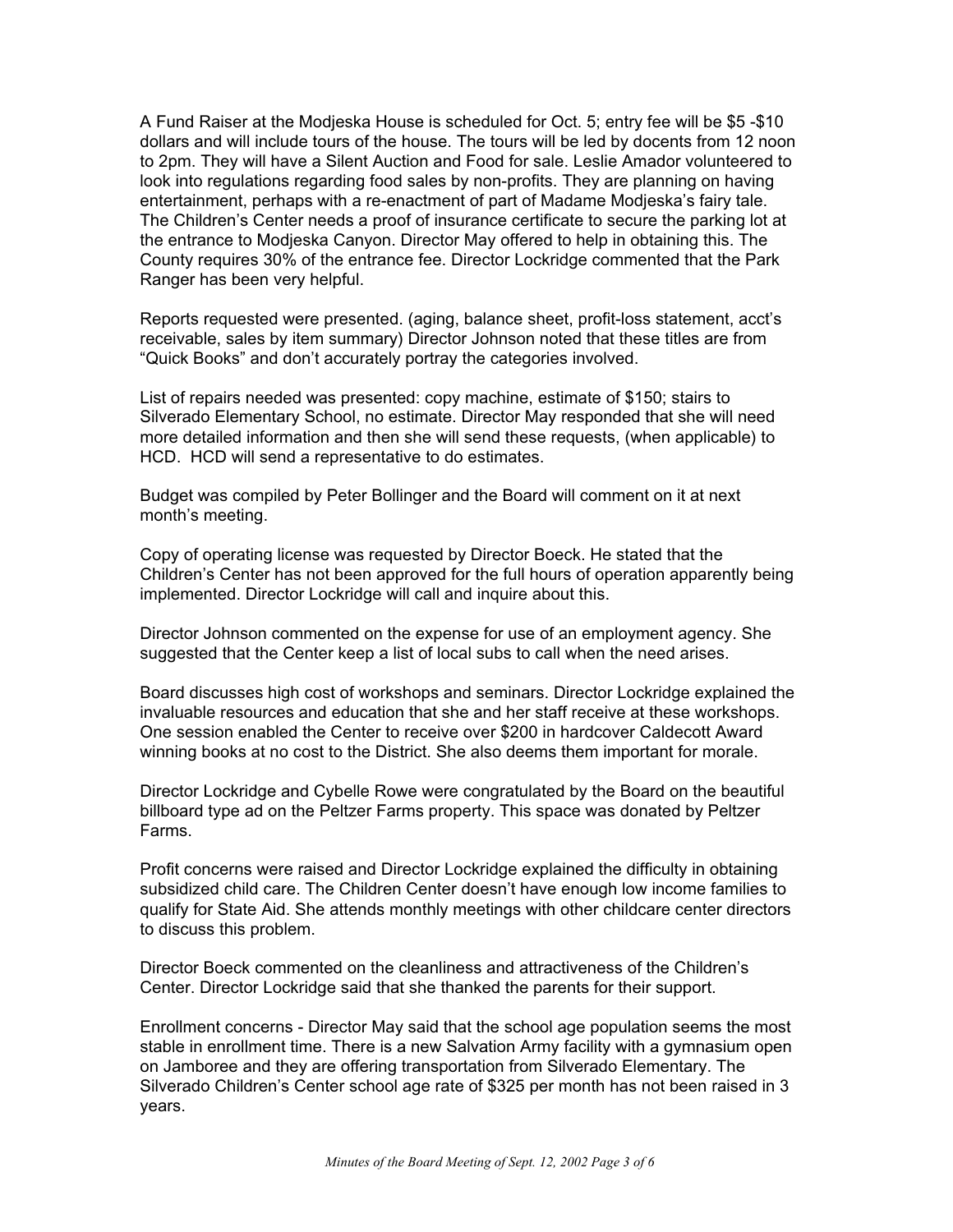Director May asked how the Children's Center employees are paid. Director Lockridge replied that they are paid through the Center's Bank of America account. She is the sole signer on this account. Taxes and monthly books are done by her bookkeeper Lori Kurtzman, listed as an expense under Professional Services in the budget. Director May commented that this seems problematic for Director Lockridge to be the only signer on the account. Director Lockridge explained that she needs to take care of expenses in a timely fashion and that once a month District meetings don't facilitate this. Amy Breyer is the Center's Assistant Director, assuming all the duties that fall within that position.

Director Hunt thanked Director Lockridge for the reports.

Director Boeck commented that he now has a better appreciation for the amount of paperwork involved with the Children's Center.

Director Hunt commented on a letter that was provided for the parents of children attending the Center. He said that the Board was not and is not trying to close the Center, despite persistent rumors to that effect, and further that they could not do so even if they wanted to due to contractual obligations to HCD and Orange Unified. He discussed the structuring of committees and protocol of Board meetings.

#### **Caretaker's Report**

Silverado Park's Men's restroom window is broken; estimate is \$150.00 to fix, and the Board authorized this expense.

Air conditioning in the housing unit was out; caretaker had this replaced with a used unit at no cost to the District.

The east-side heater/air-conditioner on the new wing keeps going off line because it has a 30 amp breaker and this should be 40 or 50 amps. Caretaker will look into getting this replaced.

Ongoing problem with reservation messages at the Silverado Community Center. Caretaker will look into getting a tape type answering machine or answering service from PacBell. The present digital answering machine dumps all messages from memory when there is a power glitch.

The backstops on the horseshoe pits will be replaced, until then there will be guards put in place over the stakes to prevent injuries from falling on them.

No more vandalism has been reported.

Six sets of keys to be made and distributed to Directors. The sets will include keys to both community centers and the filing cabinet.

The late night call to Station 15 in early August for the couch fire in the vacant lot to the west of Silverado Park produced a response time of 6 minutes.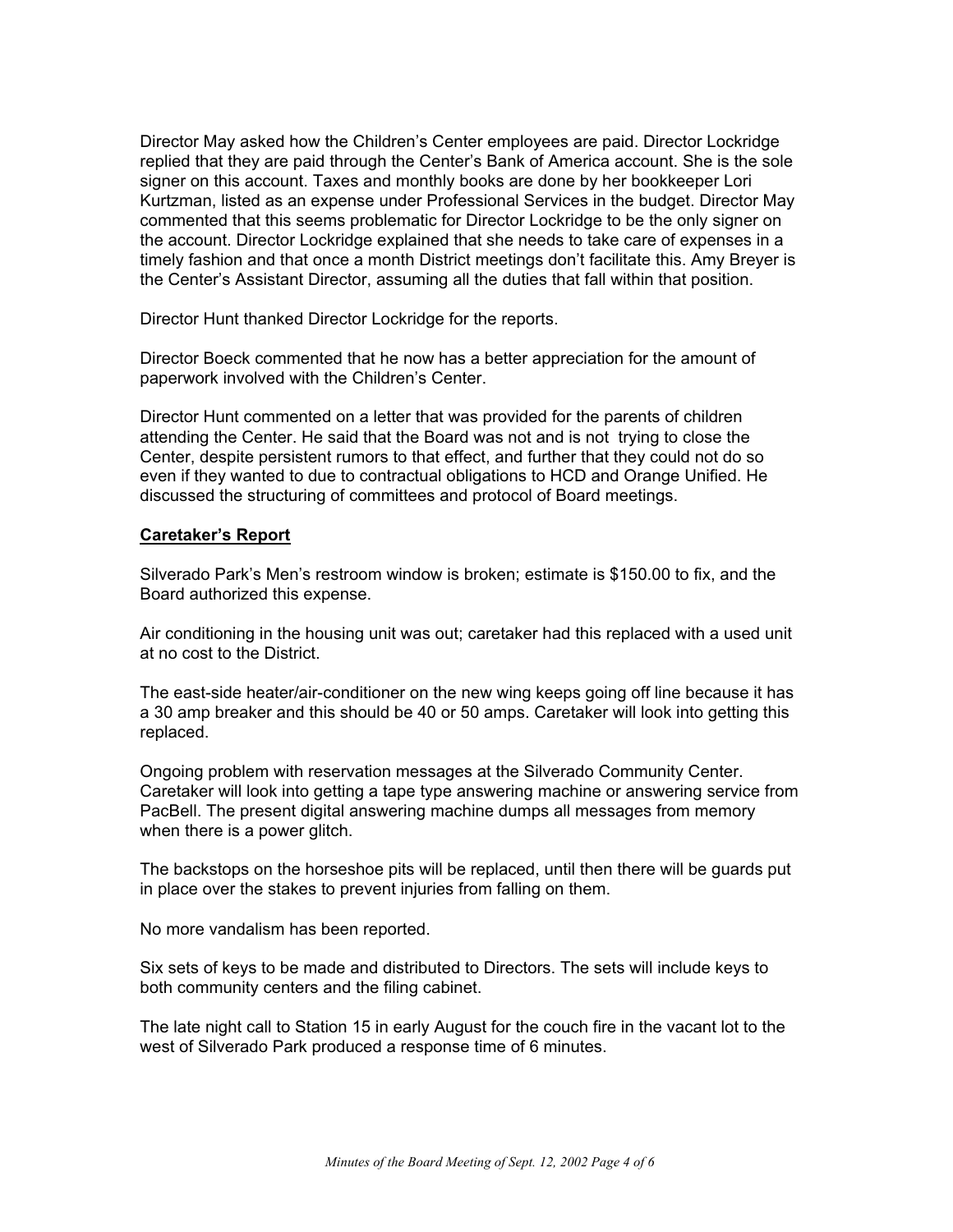### **Other District Business**

Director Johnson made a motion that the District seek legal counsel on the land use issue for the 47 acres known as the "Rivera." Motion passed with 3 Yeas (Boeck, Johnson & Levy) and 2 Abstain (Hunt & May). Director Boeck to pursue this.

Director Boeck noted that the property owner has offered to donate an unspecified amount to help with cleanup of the parcel. Director Johnson commented that the District shouldn't pinch pennies for legal aid, and Director May reminded the Board of fixed income restraints.

Director Boeck reported on research done regarding early formation of the Silverado Children's Center. He also reported on attending a class offered by the Department of Social Services to familiarize licensees with the required paperwork associated with operating a childcare center. The aim was to enable the board to better understand its obligations in this regard. Director May thanked him and requested that the board look to the main focus of the District as outlined in its own Policy document. She quoted article 2.01 of the District Policy, "To adopt a well-considered overall Master Plan of recreation facilities providing for the comprehension design, development, operation, and maintenance of recreational facilities within the District." See attached for complete document. There was discussion that the District should begin implementing the contents of this policy document, and Director May directed specific attention to the standing committees it calls for. It was decided that this item would be added to next month's agenda for action.

Discussion of establishing exempt status for the Children's Center Director position. Salary would be commensurate with the present hourly rate and a 40 hour week. It was noted that the hourly rate does not include benefits. Director Johnson moved that the position of Silverado Children's Center Director be changed to exempt status, and to begin negotiations with Director Lockridge in a closed session. Motion passed unanimously. This change in the position will be accomplished as soon as possible.

HCD needs a letter in paragraph form in 10 days stating needed repairs to get established in the next year or two year grant cycle. HCD will provide the estimates. Director Johnson moved that such a letter shall be written by Director Levy. Motion passed unanimously.

Appointment of the sole applicant as General Manager to be postponed until the Board can research the issue raised about recruiting procedures (what they are if there are any). In the interim, the position will be carried as an administrative consultant on a month by month basis. Thanks were extended to Gibran Stout for raising the issue.

#### **Committee Reports**

Safety Committee — Established that bigger fire extinguishers are not needed. Signs stating 10:00PM closing time at the parks have been installed. First meeting of the standing Safety Committee was held on 8/27/02 and the minutes were submitted at this meeting.